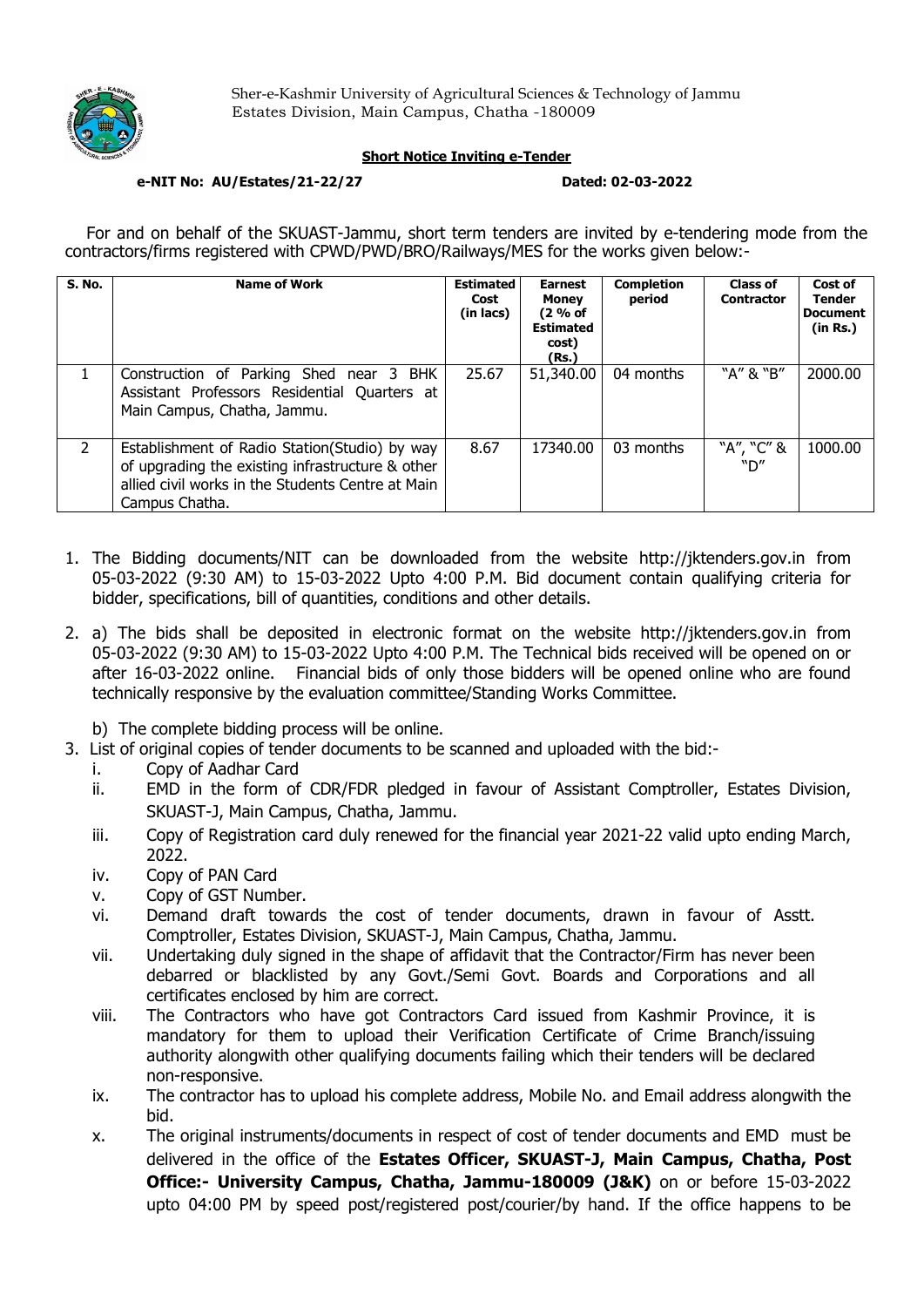closed on the date of receipt as specified, the same will be received on the next working day at the same time and venue. Online bids of those contractors/firms will not be considered who do not deposit hardcopies by due date and time, in the office of Estates Officer.

- 4. Administrative Approval for the work has been accorded by the Competent Authority.
- 5. If the uploaded documents are found fake/fraudulent, disciplinary action as warranted under rules shall be taken against the defaulter.
- 6. The bid for the work shall remain open for acceptance for a period of 90 days from the date of opening of technical bids. If any bidder/tenderer withdraws his bid/tender before the said period or makes any modifications in the terms and conditions of the bid, the said earnest money shall stand forfeited. Price escalation will not be allowed.
- 7. To participate in bidding process:
	- i. The bidders have to get Digital Signature Certificate (DSC) as per Information Technology Act-2000 to participate in online bidding.
	- ii. The DSC will be required for digitally signing the bid. The bidders can get above mentioned digital certificate from any approved vendors. The bidders who already possess valid DSC need not to procure new DSC.
	- iii. The bidders have to submit their bids online in electronic format with DSC. The bids cannot be uploaded without Digital signature. No proposal will be accepted in physical form.
	- iv. Bids will be opened online as per time schedule mentioned above.
	- v. Before submission of online bids, bidders must ensure that scanned copies of all the necessary documents have been attached with bid.
	- vi. The department will not be responsible for delay in online submission of bids whatsoever reasons may be.
- vii. All the required information for bid must be filled and submitted online.
- viii. The details of cost of documents, EMD specified in the tender documents should be the same, as submitted online (scanned copies) otherwise bid will not be accepted.
- 8. The letters/notice etc. duly posted on the given address shall be considered as having been delivered to the contractor.
- 9. Any other information / clarification can be had from the office of the undersigned on all working days from 9:30 a.m to 5:00 p.m. and email id: estatesofficer.skuastj@gmail.com

# Note:- Only scanned copies of original Cost of tender document, EMD, Registration Card and other documents will be accepted, failing the bid will be rejected.

Sd/ Estates Officer SKUAST-Jammu

No. AU/Estates/2021-22/F-14/3743-47 Dated:- 02-03-2022

Copy to:-

- 1) Dean FBSc/Chairman SWC, SKUAST-J, Main Campus, Chatha
- 2) Director (P&M), SKUAST-J, Main Campus, Chatha
- 3) Comptroller, SKUAST-J, Main Campus, Chatha
- 4) I/c Data Centre, SKUAST-J, Main Campus, Chatha for uploading of NIT on the University website
- 5) SVC for timely publication of NIT in two local dailies as per Annexure "A".